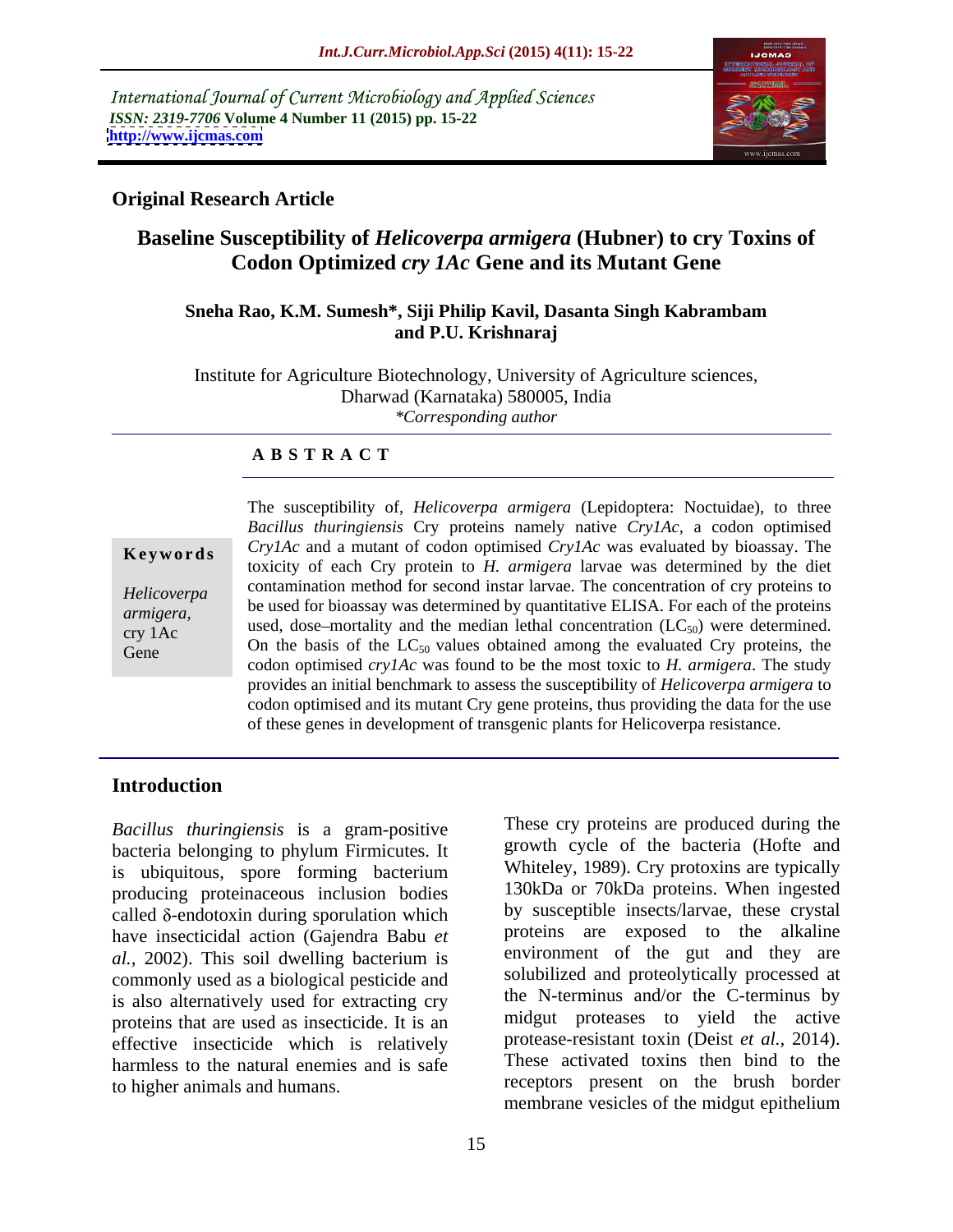and perforate cell membrane, which leads to Helicoverpa armigera is a polyphagus insect

Since the identification and cloning of the Chandrashekar *et al.,* 2005). *H. armigera* first Bt insecticidal crystal protein gene<br>(Cry) in 1981, the number of genes coding (Cry) in 1981, the number of genes coding most of the conventional insecticides. Many for this novel insecticidal proteins has experiments in laboratory have shown that continuously increased. In the past decades, *H. Armigera* is capable of developing more than 700 cry gene sequences that code resistance to *CrylAc* that is mostly for crystal proteins have been identified and large plasmids appear to be the usual

Cry toxins have significant but specific toxicity against many typical insect orders, such as lepidoptera (butterflies and moths), transgenic crop technology (Witkowski *et*  diptera (flies and mosquitoes) and al., 1999). coleoptera (beetles and weevils). Newly emerging toxins have presented their The present study compares the toxicity of toxicities towards other insect orders such as *Cry1Ac* with its codon optimized gene Hymenoptera, Orthoptera, Hemiptera, (*Cry1Ac-M)* and its mutant (*Cry1Ac-MM*) to Isoptera, Mallophaga, Thisanoptera, and *H. armigera*. To our knowledge, no some pests, such as nematodes and mites published studies have evaluated the (Xu *et al.,* 2014). larvicidal activity of mutants of *Cry1Ac* on and performs cell membrane, which leads to  $H$ . *Helicoverpa armiger* is a polyphagus insect<br>
(Gill er al., 1992). Helicover allows the counterparameter of the same interest of contemparameter of the same information and

Recently the cry proteins have been expressed in transgenic plants to confer inherent pest resistance. Bt transgenic crops have been overwhelmingly successful and beneficial, leading to higher yields and reducing the use of chemical pesticides. However, their deployment has attracted some criticism particularly with regard to the potential evolution of pest-resistant The purpose of mutagenesis of *Cry1Ac* was insect strains (Sanahuja *et al.,* 2011). to look for possible mutants with more

Many strategies that have been employed to enhance toxicity against specific target species including those that have evolved below: field resistance to Bt crystal protein. These

ionic imbalance and eventually insect death pest of worldwide occurrence. It is reported (Gill *et al.,* 1992). to cause major crop damage to cotton, pulses and some vegetables (Krishnappa has a history of developing resistance to expressed in the transgenic crops.

location for these genes (Palma *et al.,* 2014). The toxicity of *cry* proteins has to be studied to determine the baseline that can be used in monitoring resistance to *Cry1Ac* which is a primary regulatory requirement for *al.,* 1999).

> *H. armigera*. Hence, this study would provide important guidelines to determine the potential usage of *Cry1Ac* mutant genes in *H. armigera* management.

## **Materials and Methods**

### *Cry* **genes and Bacterial strains**

toxicity to the target insects.

The modifications were done as mentioned below:

strategies include toxin truncation, *Cry1Ac-M* – The modified gene was custom modification of protease cleavage sites, synthesized at Gene Art, Germany. The domain swapping, site-directed mutagenesis, native *Cry1Ac* (3.5kb) out of which 1857bp of toxic domain was considered. During the process of optimization out of 620 codons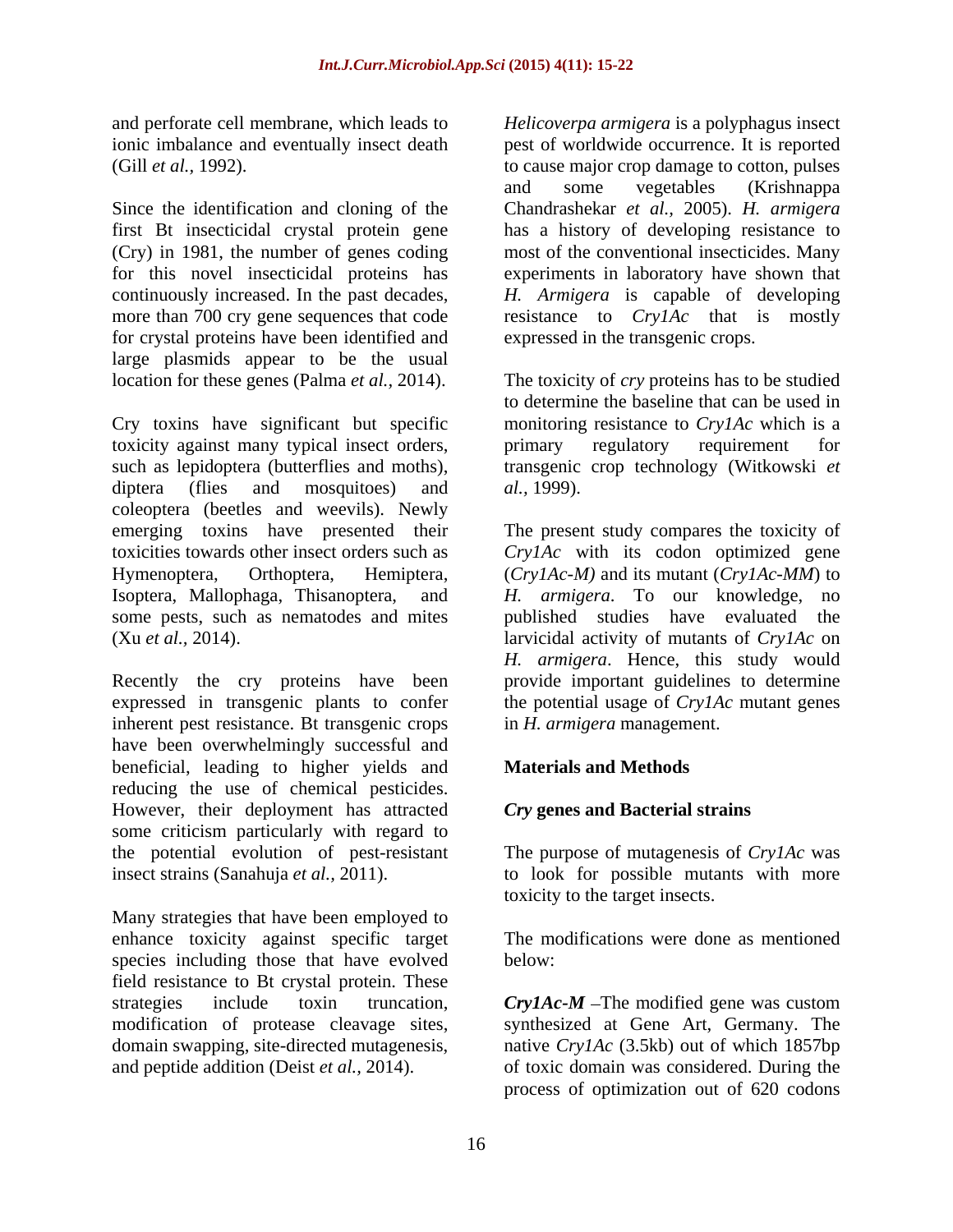259 were altered, without changing the amino acid sequence and the GC content of Native *Cry1Ac* was raised to 42.60% from 4<sup>o</sup>c and quantified using Nanodrop. Protein 37.80%. The fragment was cloned into  $pGA4$  (Amp<sup>R</sup>) using forward Kpn1 and reverse Sac1 restriction sites and the construct was named as pMKK1008 (Mohan, 2008).<br> **Collection** and maintenance of

*Cry1Ac-MM* – The codon optimized *H.armigera Cry1Ac-M* cloned from truncated version (1.85kb) of Native *Cry1Ac* was considered for mutagenesis. Here the *Cry1Ac-M* gene was released from pMKK18122 construct, containing *Cry1Ac-M* in pYES2C/T vector by digestion with Kpn1 and BamH1.The 1.85kb modified fragment was inserted into Kpn1 and BamH1 sites of pUC18 vector and random mutations were created (Ashwini,  $(1.5g)$ , ascorbic acid (1g), multivitamin tablet, sorbic acid (0.3g), methyl

# **Preparation of cry toxin** /**cry toxin** were inspected regularly to ensure that they remained pathogen free and were

Toxins of *Cry1Ac, Cry1Ac-M and Cry1Ac- MM* were extracted by following the protocol described. *E. coli* cells were grown in LB with 100mg/ml ampicillin at 37 for 6 8 hours. 1:100 dilutions of these cultures were grown till  $OD = 600$  (approximately 8<br>
ELISA hours). **ELISA** 

The cells were pelleted at 5000 rpm for 15 The primary analysis was done by minutes at  $4^{\circ}$ C and suspended in 1X PBS. Qualitative ELISA using Envirologixminutes at  $4^{\circ}$ C and suspended in 1X PBS, further the suspension was sonicated till it was clear and non-viscous. Triton X-100 Immunochromatography (lateral flow). The <br>(1%) was used to solubilise the proteins The Quantitative ELISA was done by (1%) was used to solubilise the proteins. The Cuantitative ELISA was done by<br>suspension was then incubated on a rocker Envirologix- Quantiplate kit for suspension was then incubated on a rocker

for 10 minutes at  $4^{\circ}$ C. The supernatant

 $4<sup>0</sup>c$  and quantified using Nanodrop. Protein

concentration was made uniform using buffer and stored at -20C till further use.

# **Collection and maintenance of** *H.armigera*

2011). tablet, sorbic acid (0.3g), methyl **samples samples samples samples samples samples samples samples samples samples s** About 350 eggs were collected from the National Bureau of Agriculturally Important Insects (NBAII), Bangalore to obtain a stock culture of *H. armigera*. The larvae obtained were cultured on the semi synthetic diet containing chickpea powder (30g), yeast (15g), agar (4g), Wessons salt (2g), casein (1.5g), ascorbic acid (1g), multivitamin tablet, sorbic acid (0.3g), methyl parahydroxy benzoate (0.6g). The larvae were inspected regularly to ensure that they remained pathogen free and were maintained in the culture room with temperature  $27-29$ <sup>o</sup>C. Larvae were reared on a bioassay tray till pupation. Moths were kept in a plastic jar and fed on 10% honey solution. A layer of black cloth was placed on the inner surface for oviposition.

# **ELISA**

<sup>o</sup>C and suspended in 1X PBS, Qualitative ELISA using Envirologix-The primary analysis was done by Qualitative ELISA using Envirologix- Quickstix strips for *Cry1Ab/Cry1Ac* by Immunochromatography (lateral flow).The Quantitative ELISA was done by Envirologix- Quantiplate kit for Cry1Ab/Cry1Ac, APOO3QV- V50, 1 plate and kit lot 273522A.

## **Bioassay**

containing the toxin was collected by Bioassay was carried out by a diet centrifugation at 5000rpm for 30 minutes at contamination method for the second instar larval stage of *H. armigera*. The toxic solutions of *Cry1Ac, Cry1Ac-M, and*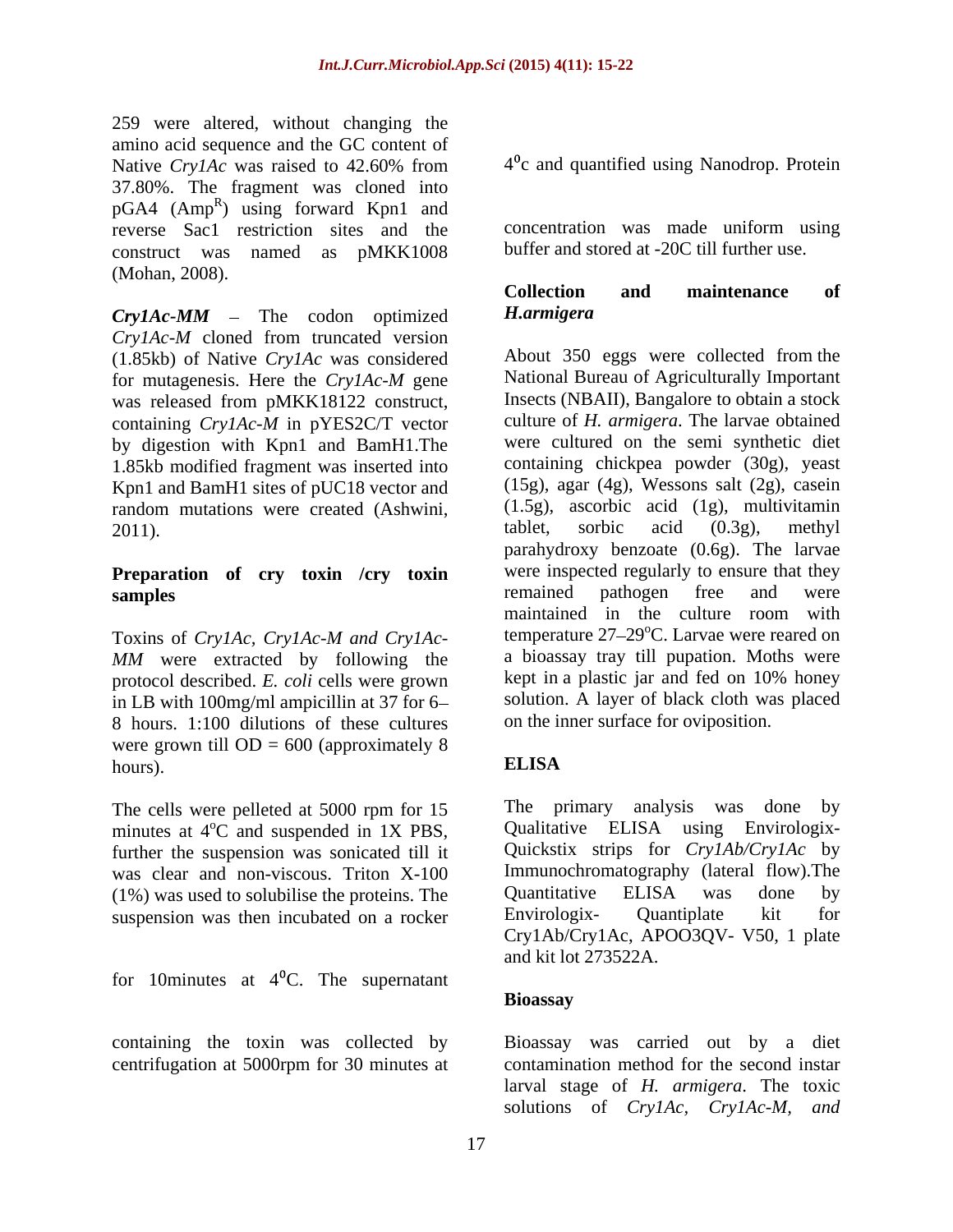thoroughly and poured in a tray (128 cells, 17  $1/2 \square$  L, 8  $1/4 \square W$  and  $1 \square$  H) with each The concentration of *CrylAc, CrylAc-M* cell serving as one treatment. Five and  $C_{r}$   $N_{A}$  was analysed by control as BL21 (untransformed) cells and bioassay and mortality was pooled for all concentrations. The trays were packed with pressure sensitive adhesive perforated tape. Concentrations which gave corrected **proteins** mortality between 20% and 80% at 72 hours were used for the calculations of median Results of the probit analysis of the dose lethal concentration  $(LC_{50})$  and 95% mortality bioassays with 2nd instars larvae Fiducity limits (FL). The mortality was of *H. armigera* are shown in the table 1. checked on 24, 48 and 72 hours from the Based on the  $LC_{50}$  values obtained among date of experiment. The larvae were marked the Cry proteins evaluated, the larvicidal

'Statistical packages for Social Sciences' by probit analysis.  $C_{\text{rV}}/A_{\text{c}}-M$  isolate  $\geq C_{\text{rV}}/A_{\text{c}}$  isolate

*Cry1Ac-M and Cry1Ac-MM*. In the strip band was observed. This indicated the Cry toxins. But the development ofabsence of cry proteins and presence of

*Cry1Ac-MM* were thoroughly mixed with a analyte. It also indicates that 2 spurious known weight of semi-synthetic diet at room bands are not formed due to analyte. In temperature. Different concentrations of the samples containing the *Cry1Ac, Cry1Ac-M*  toxins in water were added to the diet after and *Cry1Ac-MM*, both assay band and cooling to 40<sup>o</sup>C. The diets were mixed  $CryAc-MM$  were similar to  $CryAc$  in the expression band were detected as shown in figure 1. This indicated that *Cry1Ac-M* and antibody based detection and the concentration of these cry proteins could be detected using quantitative ELISA.

concentrations were used for each bioassay Quantitative ELISA as shown in figure 2 with ten neonates for each concentration and and found to be 3.54ppb, 2.24ppb and 3 replicates per concentration. Negative 3.80ppb respectively. The cry proteins were media without any *Cry* protein were also concentrations among the 3 *cry* proteins included in the assays. A minimum of 250 analysed. These cry proteins of equal larvae's  $(3x50-3$  cry toxins,  $1x50-BL21$  and concentration were used in bioassay to 1x50-without any toxin) were used for each check the toxicity of cry toxin against and *Cry1Ac-MM* was analysed by diluted to 2.24ppb, the lowest obtained *Helicoverpa armigera*.

# **Susceptibility of** *H. armigera* **to Cry proteins**

dead if they did not move when prodded. activity of *Cry1Ac-M* isolate was found to **Statistical analysis** LC<sub>50</sub> value of 0.32ppb followed by *CrylAc* The statistical analysis was done by isolate  $(LC_{50}=0.40 \text{ppb})$ . The order of **Results and Discussion** mortality ranged from 0- 10%. be highly toxic to the *H. armigera* with the isolate (LC50=0.36ppb) and *Cry1Ac-MM* toxicity of Cry protein was as follows: *Cry1Ac-M* isolate >*Cry1Ac* isolate >*Cry1Ac-MM* isolate. In control the

**Quantification of cry proteins** The use of insecticidal cry proteins of The Quickstix test was done with *Cry1Ac,*  has emerged as a useful alternative to containing BL21 sample, only the assay development of transgenic plants expressing *Bacillus thuringiensis* in insect pest control chemical insecticides, especially with the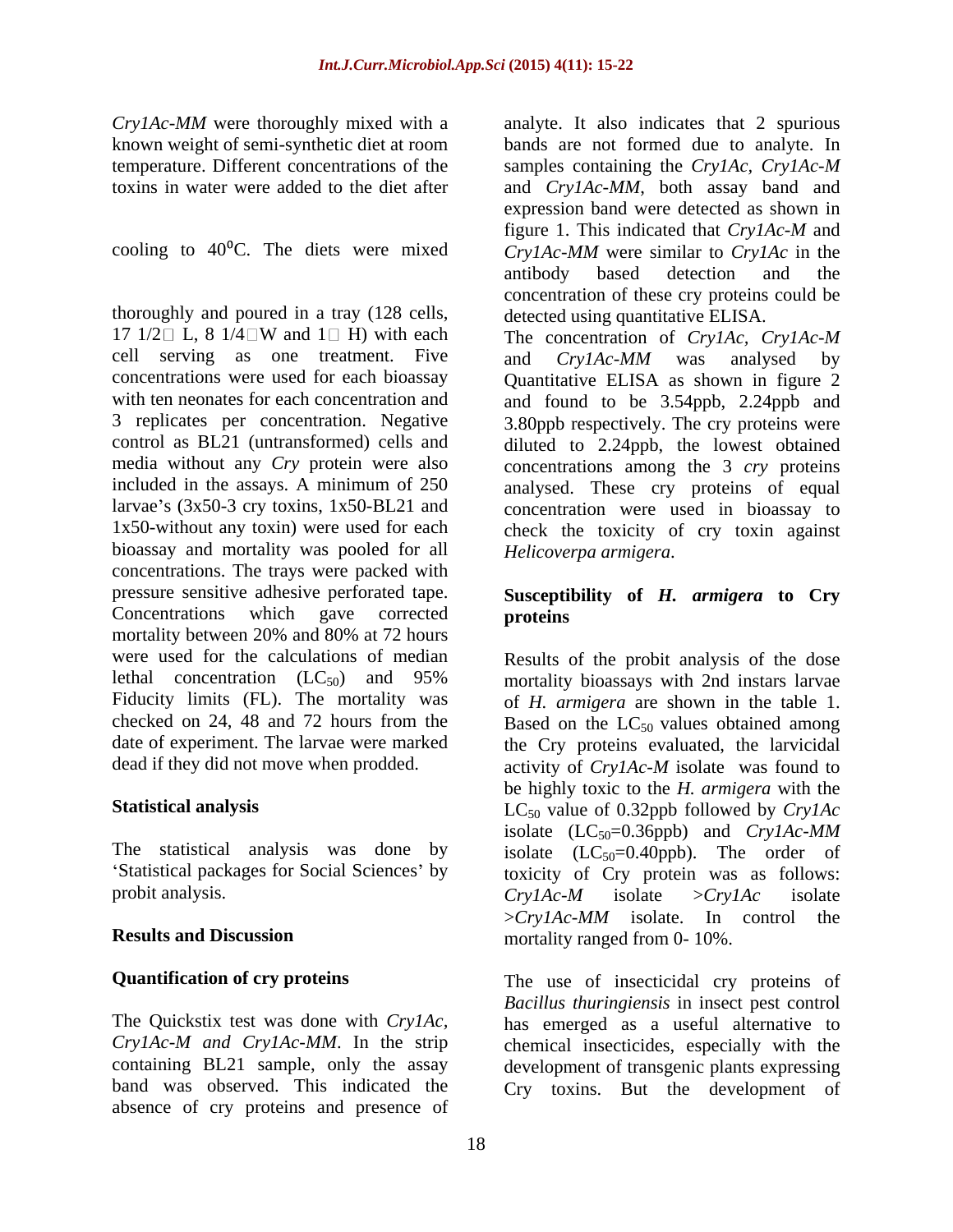resistance to cry proteins has also become a known as high dose plus refuge strategy is in major issue (Gassmann *et al.,* 2014; Kranthi place in many countries. But in countries *et al.,* 2006; Tabashnik *et al.,* 2012). with less regulated cropping systems where refuges are not required, insect resistance will be a major problem.

A mandatory resistance management tactic **Table.1** Toxicity of *Cry1Ac*, *Cry1Ac-M and Cry1AC-MM a*gainst *Helicoverpa armigera*

|                     | $LC_{50}(ppb)$     | <b>Fiducial limits</b> |                     |                | <b>Regression</b>           |       |
|---------------------|--------------------|------------------------|---------------------|----------------|-----------------------------|-------|
| <b>Isolates</b>     |                    | Lower<br>limit         | Upper<br>limit(ppb) | $LC_{95}(ppb)$ | equation<br>$\int (Y=a+bx)$ | $X^2$ |
|                     |                    | (ppb)                  |                     |                |                             |       |
| $\int$ Cry 1 Ac     | $\boxed{0.36}$     | 0.22                   | $\vert 0.56 \vert$  | 9.03           | $Y = 0.516 + 0.14x$         | 3.16  |
| $CryIAc-M$          | 0.32               | 0.20                   | $\vert$ 0.52        | 8.90           | $Y=0.550+0.16x$             | 3.90  |
| $\boxed{Cry1Ac-MM}$ | $\vert 0.40 \vert$ | 0.28                   | 0.65                | $6.19$         | $Y=0.540+0.18x$             | 1.00  |

**Figure.1** Quickstix strips based detection of cry proteins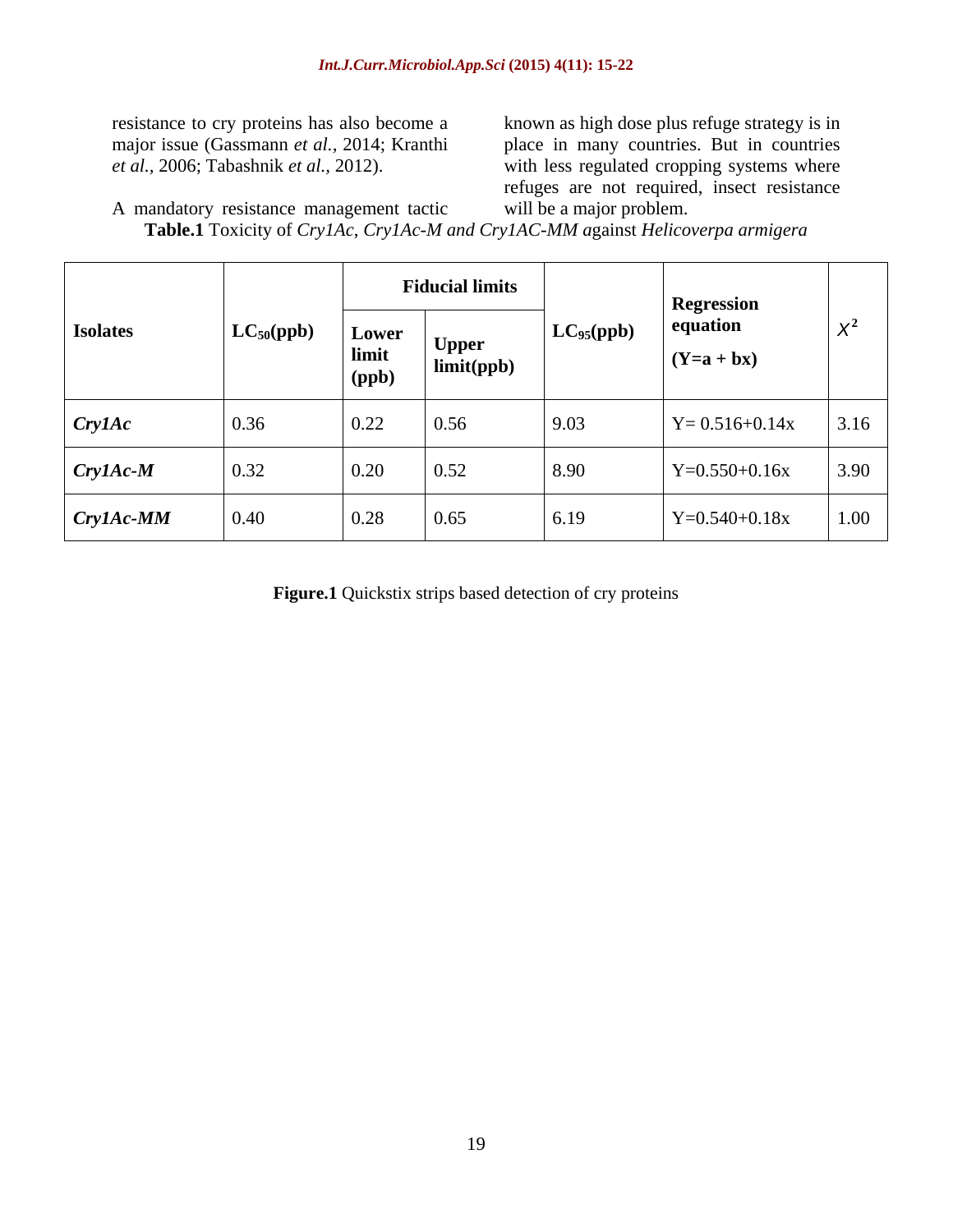

**Figure.2** Estimation of *Cry1Ac, Cry1Ac-M* and *Cry1Ac-MM,* using ELISA assay. TR: technical replications; A1 &A2: Blank; B1& B2: Negative control; C1,C2,D1,D2,E1,E2: Positive control; F1&F2:BL21; G1 &G2: *Cry1Ac*;H1&H2: *Cry1Ac-M*; A3&A4 *Cry1Ac-MM;* B3,B4,C3,C4,D3,D4,E3,E4:Replication 2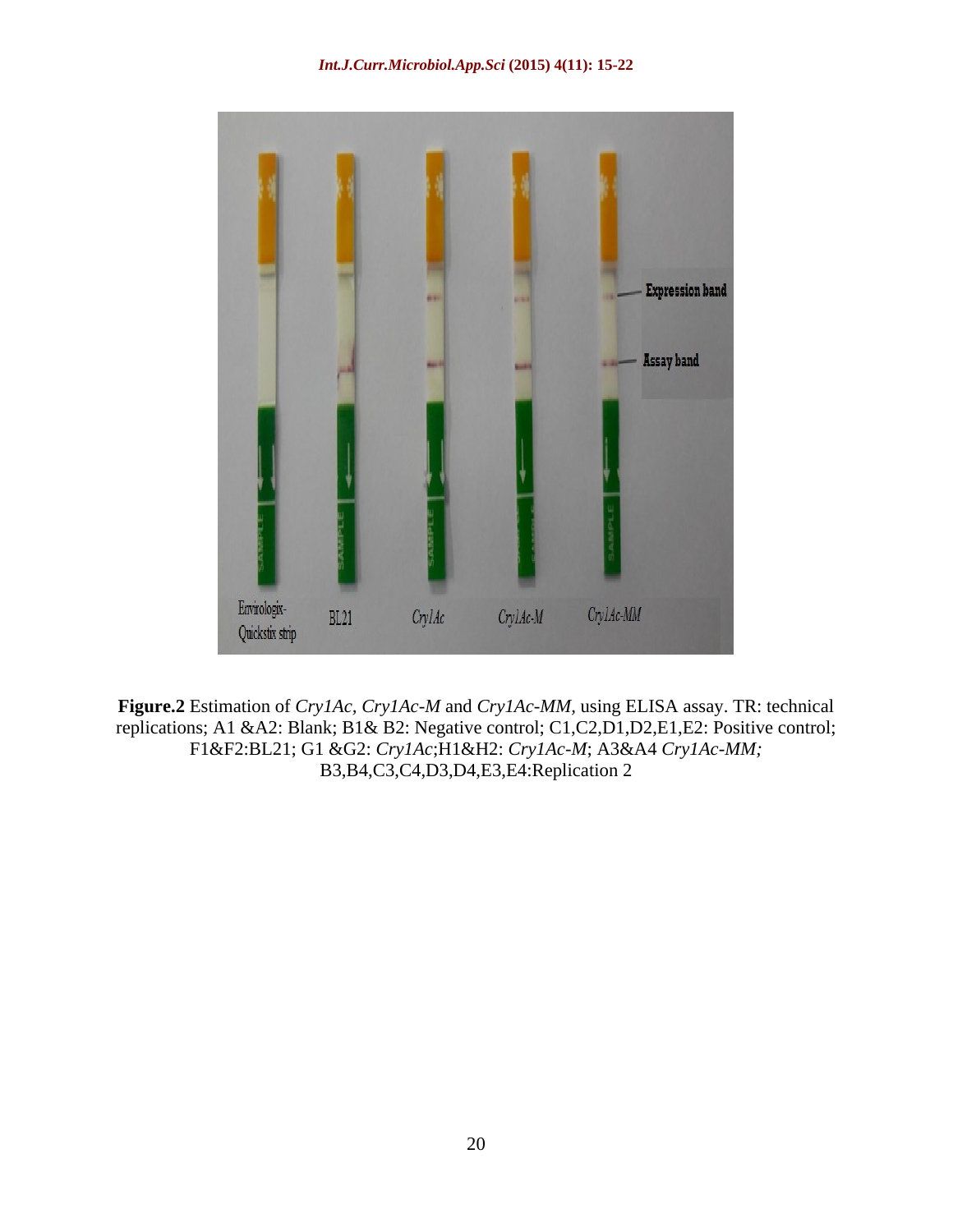

Cry toxins are measured via a dietconcentration of mortality (LC50) (Ali *et al.*, codon optimized CrylAc gene CrylAc-M activity. The observed larval mortality

the detailed information about the  $\alpha$ . The perusal data showed that  $Cry$  *IAc* as

Many ways to counter insect resistance need susceptibility of *H. armigera* larvae to cry have been developed. One of the different toxins from codon optimized Cry1Ac toxin strategies that could be used to cope with and its mutant *(Cry1Ac-M* and *Cry1Ac-MM* insect resistance is the use of modified Cry espectively) in comparison to cry toxin of toxins (Bravo *et al.,* 2011). Generally the native *Cry1Ac*. The median lethal susceptibility of *Helicoverpa armigera* to concentration (LC<sub>50)</sub> of *Cry1Ac* toxins and incorporated assay by estimating Lethal studied. Among the tested samples the 2006). Since naturally many cry proteins are toxin was found to be the most efficient found in *Bacillus thuringiensis* strains it when compared with native *Cry1Ac* and becomes difficult to determine the toxicity mutated *Cry1Ac* gene (*Cry1Ac-MM*). Many of single cry protein. This can be avoided by workers have reported toxicity of cry the use of *E. coli* as a host to express cry proteins against the larvae *H. armigera* for proteins. This strategy will also lead to Cry1Ac (Goud *et al.,* 1995; Chakrabarti *et*  elimination of the interaction between *al.,* 1998; Gujar *et al.,* 2000; Hua Li and spores and crystals. Hence all the cry genes Bouwer, 2012a,b) but very few reports on to be studied were cloned into pET vector the toxicity of cry proteins of codon and expressed in *E. coli.* The isolated optimized and mutated Cry genes has been protein was used to determine larvicidal reported (Kim *et al.,* 2008; Xu *et al.,* 2009; during bioassays was statistically identical the toxicity of cry toxins from codon to that observed for water control, suggest optimized and mutated cry genes on that the BL21 can be used as an expression *Helicoverpa armigera* has been reported host for bioassays of the cloned cry genes hence our work acts as a baseline for the (Hua Li and Bouwer, 2012a,b). study of susceptibility of *Helicoverpa*  The results of the present investigation gave genes of *Cry1Ac* expressed in *E.coli* DH5 larval mortality due to its treatments were codon optimized *Cry1Ac* gene *Cry1Ac*-*M* Xue *et al.,* 2005). But till now no reports on *armigera* to the codon optimized and mutant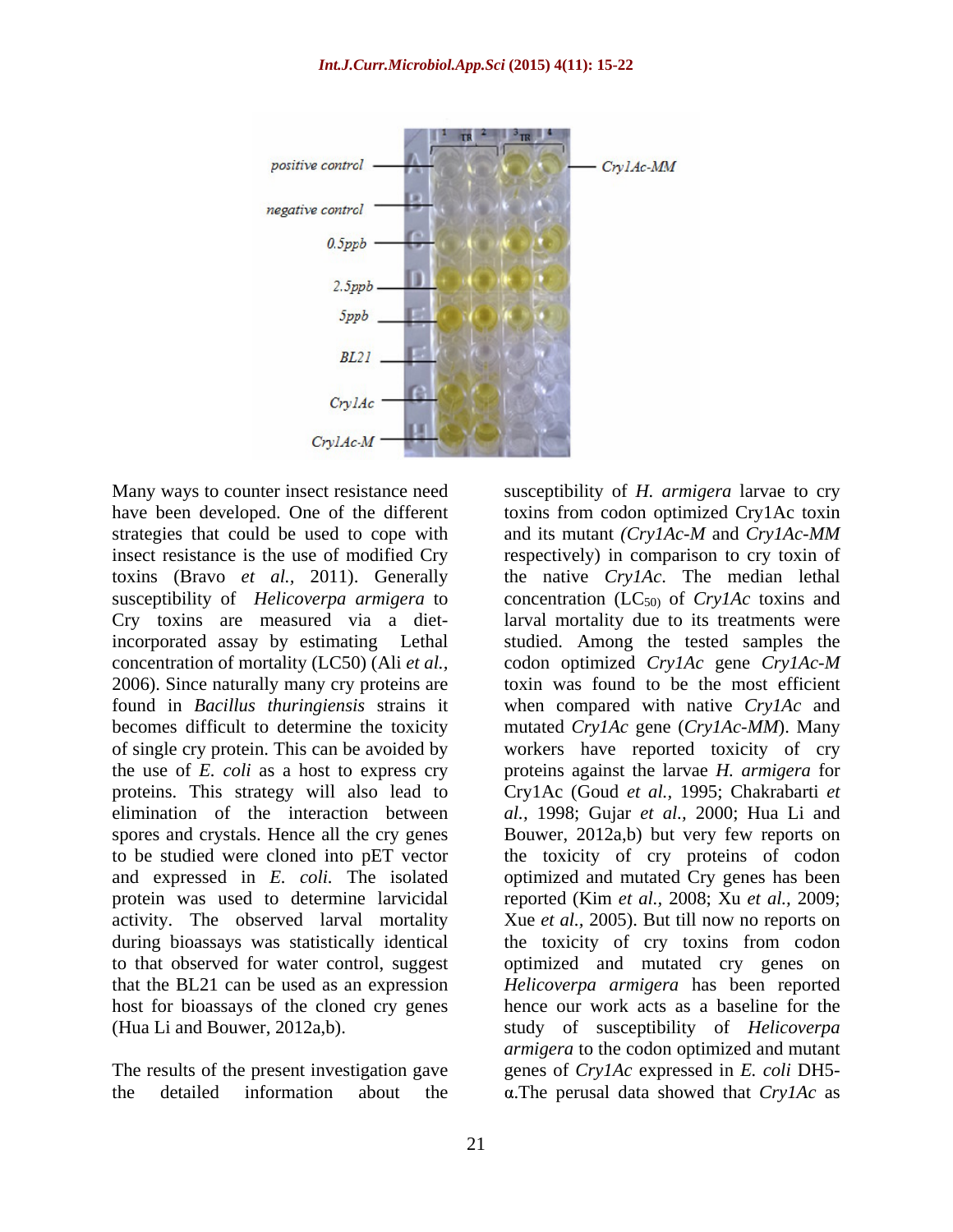the most toxic but with our results of  $LC_{50}$ indicating *Cry1Ac-M* to be the more toxic, Bacillus *thuringiensis* against there is a scope for this gene to be used as an alternative to *CrylAc* or to be used in the Prot., 21: 817–822. pyramiding of different cry genes for controlling *Helicoverpa armigera*. Clifton, E.H., Dunbar, M.W.,

In conclusion, the present study showed a brilliant future in the use of the codon optimized cry genes for controlling insect pests, especially with developing transgenic plants for *Helicoverpa armigera* resistance.

PAMC recommendations on DBT, R and D Entomol., 43: 701–726. Biotechnology (5712). Crystal proteins of *Bacillus* 

- Ali, M.I., Luttrell, R.G., Young, S.Y. 2006. larvicidal activity of *Bacillus* Noctuidae) populations to Cry1Ac
- activity of *Bacillus thuringiensis*
- Bravo, A., Likitvivatanavong, S., Gill, S.S., thuringiensis: A story of a successful bioinsecticide. *Insect Biochem. Mol.*
- Deist, B., Rausch, M., Fernandez-Luna, M., Adang, M., Bonning, B. 2014. Bt toxin
- Gajendra Babu, B., Upayasuriyan, V., Asia Mariam, M., Sivakumar, N.C.,

Cyry1Ac and Cry2Aa  $\delta$ -endotoxins of *Bacillus thuringiensis* against *Helicoverpa armigera* (Hubner). Crop Prot.,  $21: 817 - 822$ .

- Gassmann, A.J., Petzold-Maxwell, J.L., Clifton, E.H., Dunbar, M.W., Hoffmann, A.M., Ingber, D. Keweshan, R.S. 2014. Field-evolved resistance by western corn rootworm to multiple *Bacillus thuringiensis* toxins in transgenic maize. *Proc. Natl. Acad. Sci. U. S. A., 111: 5141-6.*
- **Acknowledgements** 1992. The mode of action of *Bacillus*  Gill, S.S., Cowles, E.A., Pietrantonio, P.V. *thuringiensis* endotoxins. *Annu. Rev. Entomol.,* 43: 701–726.
- Program support on Agriculture Hofte, H., Whiteley, H.R. 1989. Insecticidal **Reference** 242–255. crystal proteins of *Bacillus thuringiensis. Microbiol. Rev.,* 53: 242–255.
	- Susceptibilities of *Helicoverpa zea* and *thuringiensis* Cry proteins against *Heliothis virescens* (Lepidoptera: Thaumatotibia leucotreta (Lepidoptera: Hua Li, Gustav Bouwer, 2012a. The larvicidal activity of *Bacillus*  Tortricidae). *Crop Prot.,* 32: 47 53.
- insecticidal protein. *J. Econ. Entomol.,* Hua Li, Gustav Bouwer, 2012b. Toxicity of 99: 164 175. *Bacillus thuringiensis* Cry proteins to Ashwini, B.K. 2011. Molecular *Helicoverpa armigera* (Lepidoptera: Characterization and insecticidal Noctuidae) in South Africa. *J. Invertebr. Pathol.,* 109: 110-116.
	- isolates, cloning and expression of cry, Kim, Y.S., Roh, J.Y., Kang, J.N., Wang, Y., *vip* gene variants and mutagenesis of Shim, H.J., Li, M.S., Choi, J.Y., Je, codon optimized cry1Ac, PhD thesis. Y.H. 2008. Mutagenesis of *Bacillus*  Soberón, M. 2011. Bacillus insecticidal activity against *Plutella thuringiensis cry1Ac* gene and its *xylostella* and *Ostrinia furnacalis*. *Biol. Control, 47: 222-227.*
	- *Biol.,* 41: 423 431. Kranthi, K.R., Dhawad, C.S., Naidu, S.R., modification for enhanced efficacy. resistance in Indian *Helicoverpa Toxins (Basel).* 6: 3005–3027. *<i>armigera* (Hubner) to Cry1Ac toxin of Mate, K., Behere, G.T., Wadaskar, R.M., Kranthi, S. 2006. Inheritance of *Bacillus thuringiensis*. *Crop Prot.,* 25: 119–124.
	- Bharathi, M., Balasubramanian, G. 2002. Comparative toxicity of Kumari, Vinay Kalia, Govind T.,Krishnappa Chandrashekar, Archana